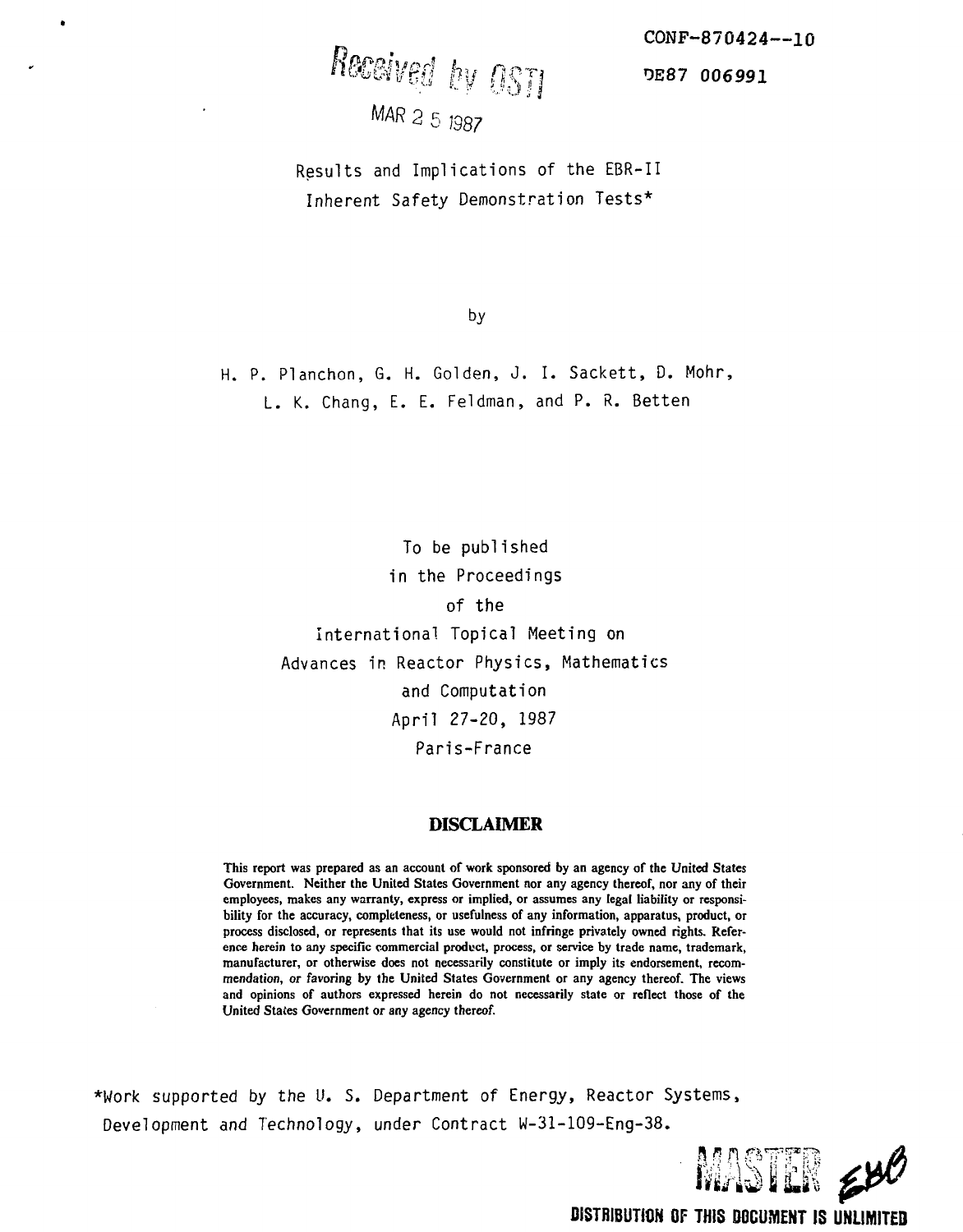### RESULTS AND IMPLICATIONS OF THE EBR-II INHERENT SAFETY DEMONSTRATION TESTS\*

H. P. Planchon, G. H. Golden, J. I. Sackett, D. Mohr, I.. K. Chang, E. E. Feldman, and P. R. Betten Argonne National Laboratory Argonne, Illinois 60439-4820 Telephone 312-972-4792

#### ABSTRACT

On April 3, 1986 two milestone tests were conducted in EBR-II. The first test was a loss of flow without scram and the second was a loss of heat sink without scram. Both tests were initiated from 100% power and in both tests the reactor was shut down by natural processes, principally thermal expansion, without automatic scram, operator intervention or the help of special in-core devices. The temperature transients during the tests were mild, as predicted, and there was no damage to the core or reactor plant structures.

In a general sense, therefore, the tests plus supporting analysis demonstrated the feasibility of inherent passive shutdown for undercooling accidents in metal-fueled LMRs. The results provide a technical basis for future experiments in EBR-II to demonstrate inherent safety for overpower accidents and provide data for validation of computer codes used for design and safety analysis of inherently safe reactor plants.

<sup>\*</sup>Work supported by the U. S. Department of Energy, Reactor Systems, Development and Technology, under Contract W-31-109-Eng-38.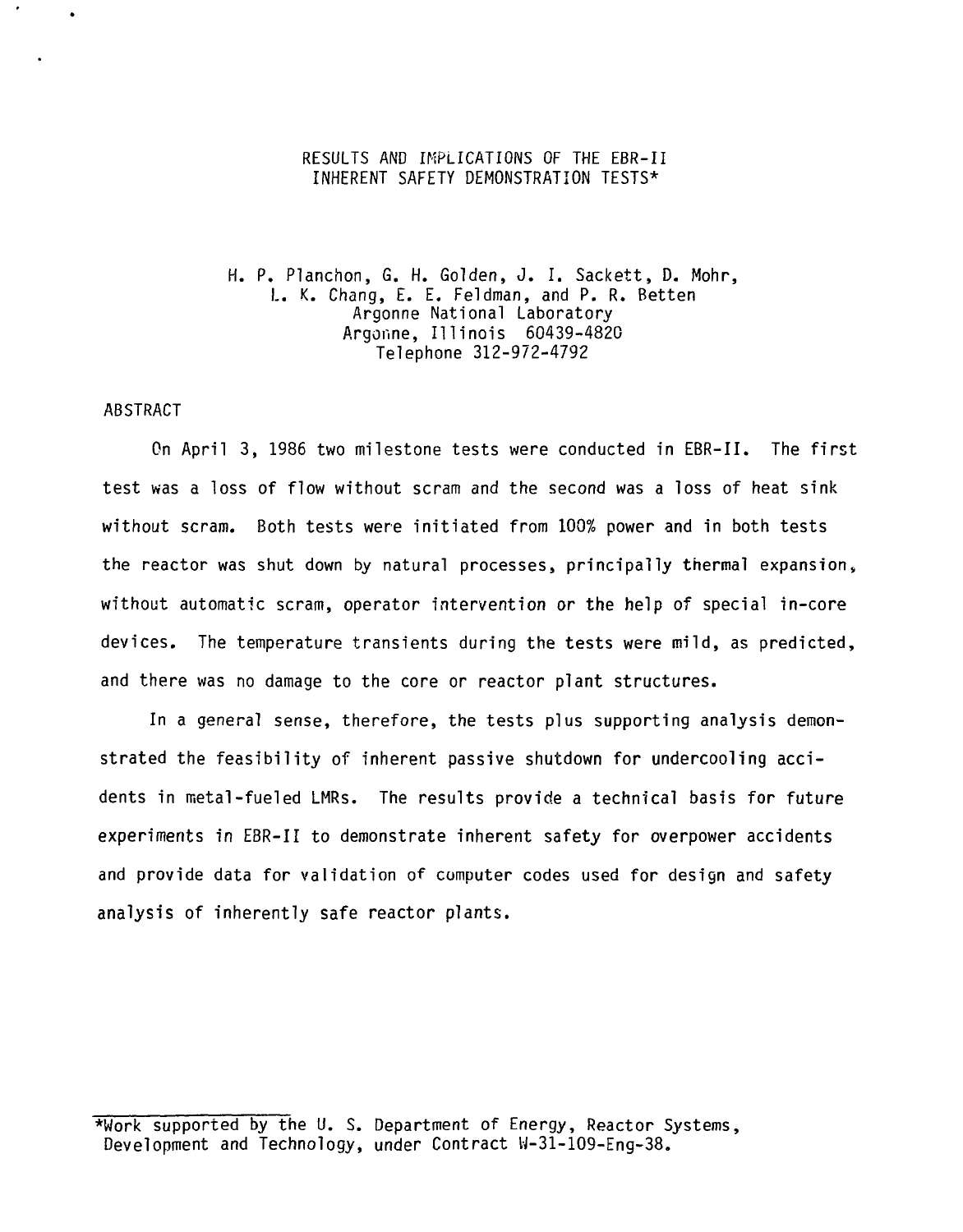#### I INTRODUCTION

Experimental Breeder Reactor II has conducted a testing program during the last two years to investigate the capabilities of liquid metal reactors (LMRs) to perform vital safety functions inherently. In particular the tests have examined post shutdown decay heat removal by natural circulation and passive shutdown of reactor power after accidents which lead to undercooling of the reactor. The undercooling accidents have been divided into two categories - the loss of flow without scram (LOFWS) (a family of accidents involving a loss of forced flow through the reactor) and the loss of heat sink without scram (LOHSWS) (a family of accidents involving a loss of the ability to transfer reactor heat to down stream components which generate steam and electricity.

The testing program was completed on April 3, 1986 when LOFWS and LOHSWS tests were conducted sequentially, both from full power. The results of these tests demonstrate that LMR's can be extraordinarily and inherently safe. The purpose of this paper is to describe the tests, how they were conducted, the results, and some of their implications.

#### II REACTOR PLANT DESCRIPTION

EBR-II is a sodium cooled fast breeder reactor plant. Its design power is 62.5 MW thermal at which it generates about 20 MW of electrical power. The reactor, primary coolant pumps IHX and connecting piping are immersed in a large pool of sodium held in a large double-walled tank. The two centrifugal primary coolant pumps take a suction of sodium from the pool and deliver a combined flow to the reactor inlet. Each pump is driven by a variable-speed motor-generator set with control from 20% to 100% flow. A battery backed auxiliary electromagnetic pump is located in the pipe between the reactor and

 $- 2 -$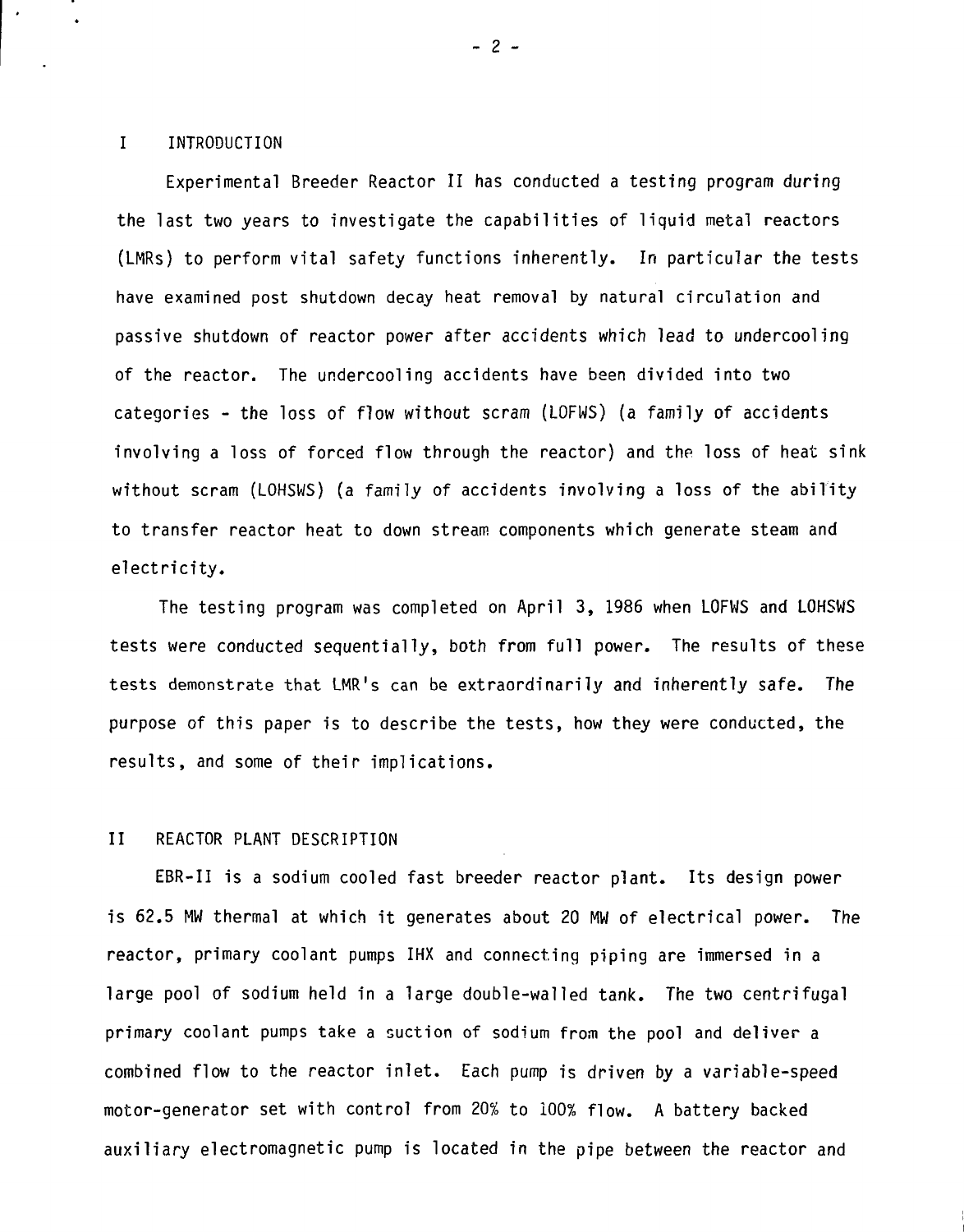the IHX. This pump augments natural convection flow for post shutdown cooling. Sodium circulated by an electromagnetic pump in the secondary loop takes heat from the IHX and transports it to the steam generator where superheated steam is generator for the turbine generator.

The reactor is fueled with a uranium alloy. The fuel is a pin 0.3302 cm in diameter encased in type 316 stainless steel cladding with a thermal bond of sodium between the fuel and cladding. A regular fuel assembly is composed of 91 fuel pins. Control or instrumented assemblies are composed of 61 pins. The reactor is made up of these hexagonal assemblies, 5.817 cm across flats, located on 5.893 cm centers. The fueled (driver) region extends out through row 6 or 7, reflector assemblies extend through row 10 and the blanket region extends to row 16.

#### Ill TESTING BACKGROUND

 $\mathcal{L}_{\mathrm{in}}$ 

Since 1974 EBR-II has conducted a sequence of thermal-hydraulic testing programs. The initial test programs were planned to support continued safe, flexible operation of EBR-II. More recently the tests have been planned to also prove feasible of inherent safety in advanced liquid metal reactors. The approach has been to closely integrate the development and validation of thermal-hydraulic-neutronic computer codes with plant testing and then analytically and experimentally investigate an ever widening variety of plant upset conditions, The success of the analytical/experimental programs has been due in large part to a series of instrumented, calibrated in-core fueled assemblies. These assemblies XX07, XX08 and XX09 measure in-core sodium temperatures and flow and thereby allow very good control of the experiments and timely, precise comparisons of measurements to calculations.

 $-3 -$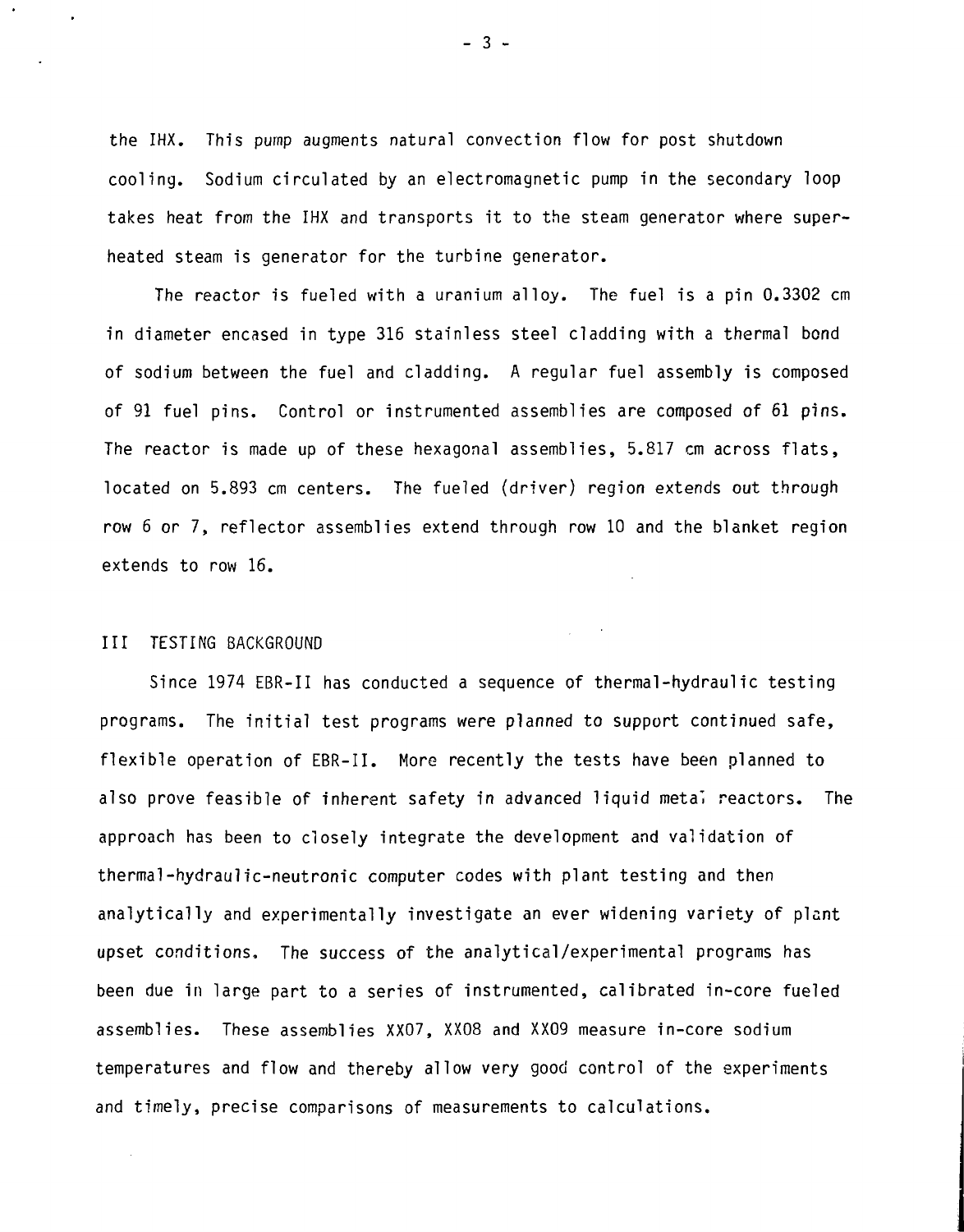As described by Golden et al. [1], the initial test program studied steady state natural circulation phenomena. The natural convective flow rate and core temperature rise were measured as a function of power level and secondary flow rate. NATDEMO [2], the EBR-II system dynamic simulation code, was validated for steady state low flow conditions.

The next series of tests explored the transition to natural circulation from various reduced power conditions. The measured results of these tests were used to validate NATDEMO for transient natural circulation calculations. They were also used to develop the HOTCHAN code for calculating the detailed fuel assembly flows and temperatures during the transition to natural circulation.

The last series of tests has lasted over a two year period from 1984 to 1986 and has included natural convection tests, plant perturbetion tests, loss of flow without scram tests and loss of heat sink without scram tests. Nineteen natural circulation tests as discussed by Planchon et al [3] were conducted from various at-power and shutdown conditions including a complete loss of forced flow from full power along with a reactor scram. The measurements showed temperatures were mild, less than the temperature limit for an anticipated transient. The measurements also confirmed thermal hydraulic models in NATDEMO.

Primary flow and reactor inlet temperature perturbation tests were conducted to validate reactivity feedback coefficient data and validate feedback models in the NATDEMO model as reported by Mohr and Chang [4]. These tests were run by perturbing flow ±30% {from an initial at-power condition) and allowing power to respond to the reactivity feedbacks. As expected, the reactivity feedback tended to match power to flow and minimize variations in sodium temperature at the reactor outlet.

- 4 -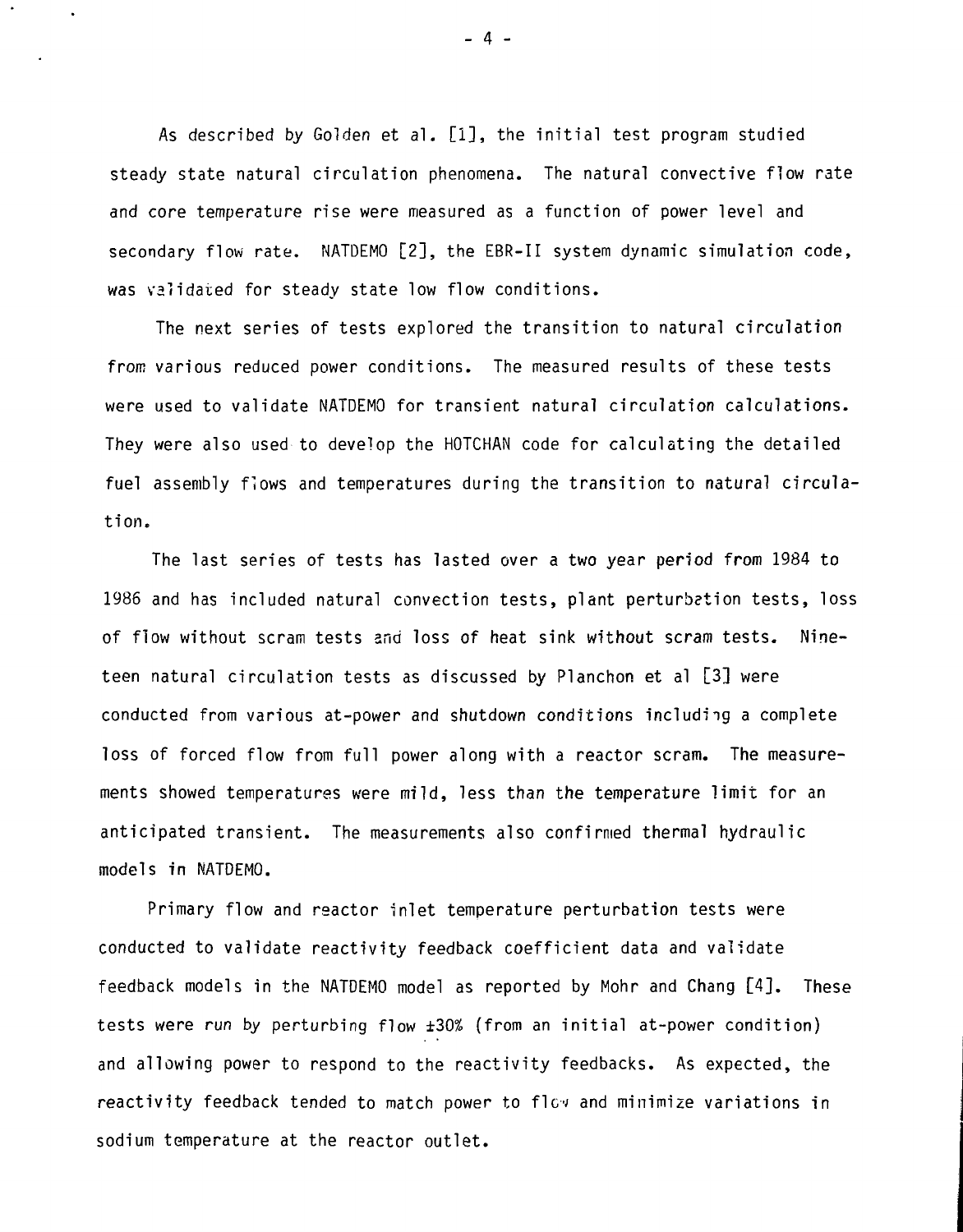The reactor inlet temperature was perturbed, in parallel a set of tests, by controlled changes in secondary flow rate or controlled changes in the steam drum temperature. These tests were used to validate the reactivity feedback coefficients and transient  $n$ -dels which govern the reactor response for the loss of heat sink tests [4].

#### IV LOSS-OF-FLOW-WITHOUT-SCRAM-TESTS

Nineteen loss-of-flow-without-scram tests were run under many different conditions, as shown in Table 1. The first 6 tests (tests 27 through 32) were run in May 1985 from 16.7% power and 19% flow. Chang et al. [5] describe the tests and results. The sodium temperatures measured in-core agreed very well with pretest predictions for all the tests. As shown in the table, the test matrix involved variation of the pump coastdown time, condition of the secondary pump, and condition of the auxiliary pump. The agreement between measurement and prediction provided a firm technical basis for proceeding to tests from higher powers. The results also confirmed previous calculations which showed that pump coastdown is critically important in determining the peak transient temperatures during the loss of flow without scram. With this experience and confidence in the computer analysis we planned the remaining tests (tests 33 through 45) with two goals as follows: 1) Demonstrate a loss of flow without scram to natural circulation from 100% power while keeping peak reactor temperatures within limits for an "anticipated transient". Tests 33 through test 39 and test 42 were planned to meet this goal, 2) Demonstrate a passive shutdown in EBR-II for a loss of all AC power (station blackout) without scram. Tests 40 and 41 and tests 43, 44, and 45 were planned to meet this goal.

- 5 -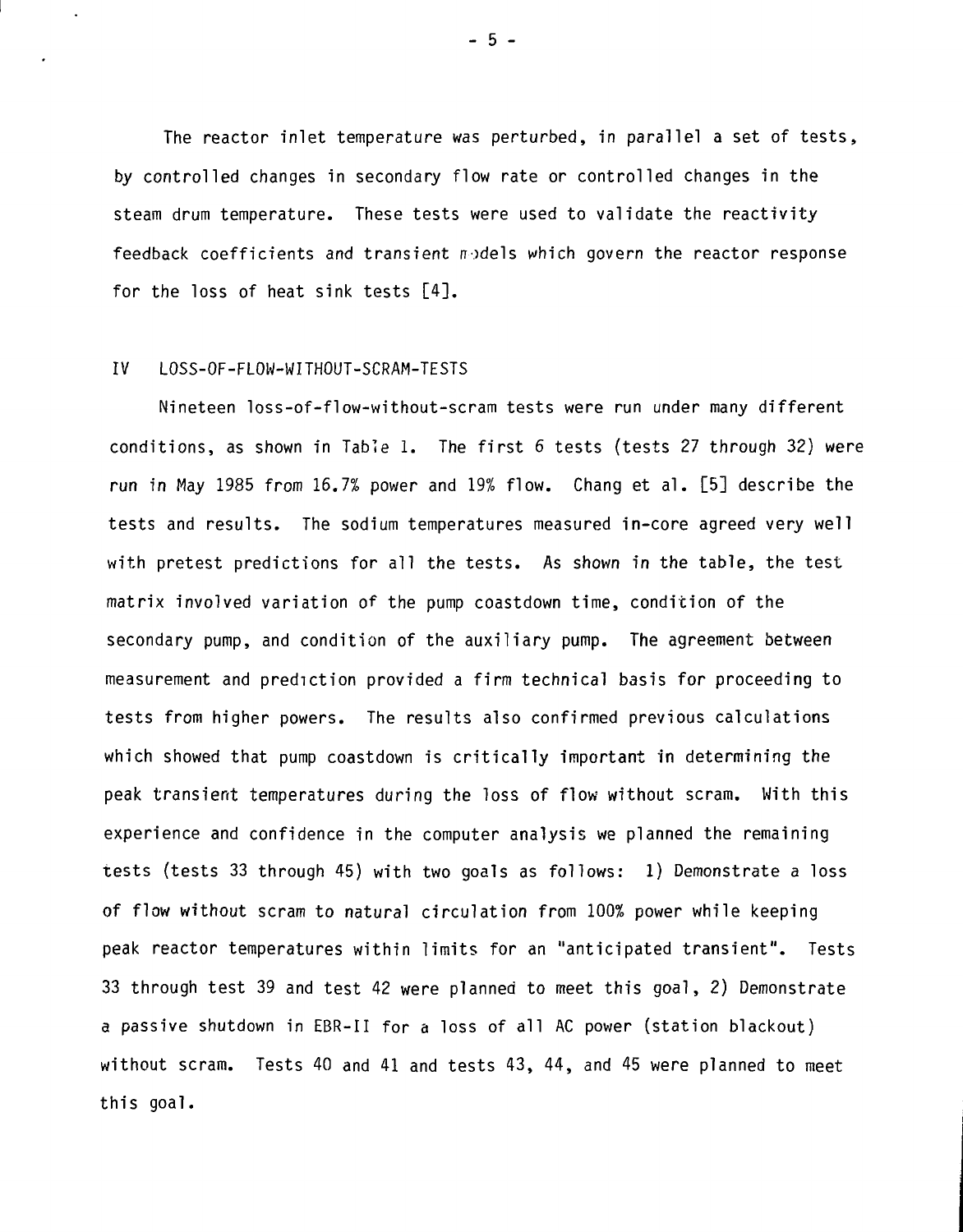To achieve the first goal we developed the capability to electronically control the pump rundown and simulate longer pump coastdowns attainable in new plant designs with pumps and motors with larger inertia. In order to conduct a station blackout test, the pump drive controls were upgraded so that the motor generator and pump stayed connected during a coastdown. The extra kinetic energy provided by the M-G set extended the pump coastdown to about 95 to 100 sec. The modifications to the pump drive are described by Messick et al [6].

It was also necessary to extended the fuel temperature limits beyond the normal 715°C for an "anticipated" evant in order to conduct the station black test. A new time-at-temperature correlation was developed based on test data from a series of furnace tests of Mark IIA fuel as explained by Lahm et al [7]. A special "hot-lead-driver XY-22", in-reactor test was then conducted to confirm the correlation from the furnace test data. XY-22 was tested in EBR-II at elevated, constant temperature until failure occurred. The failure was a clad breach in the above core plenum gas region and resulted in a benign release of fission gas. The test showed the time-at-temperature correlation was conservative and that the planned tests (tests 44 and 45) in Table I could be run without expected failure of any fuel elements or shortening of the scheduled fuel irradiation time. The extended limits were further confirmed by actual testing.

The sequences of steps which led to the final loss of flow without scram tests (tests 45 and 39) are as follows:

## 1) Establish 100% Power

The test were run from a steady state full power condition. The results were not sensitive to the decay power or time at power.

 $\mathbf{r}$ 

 $- 6 -$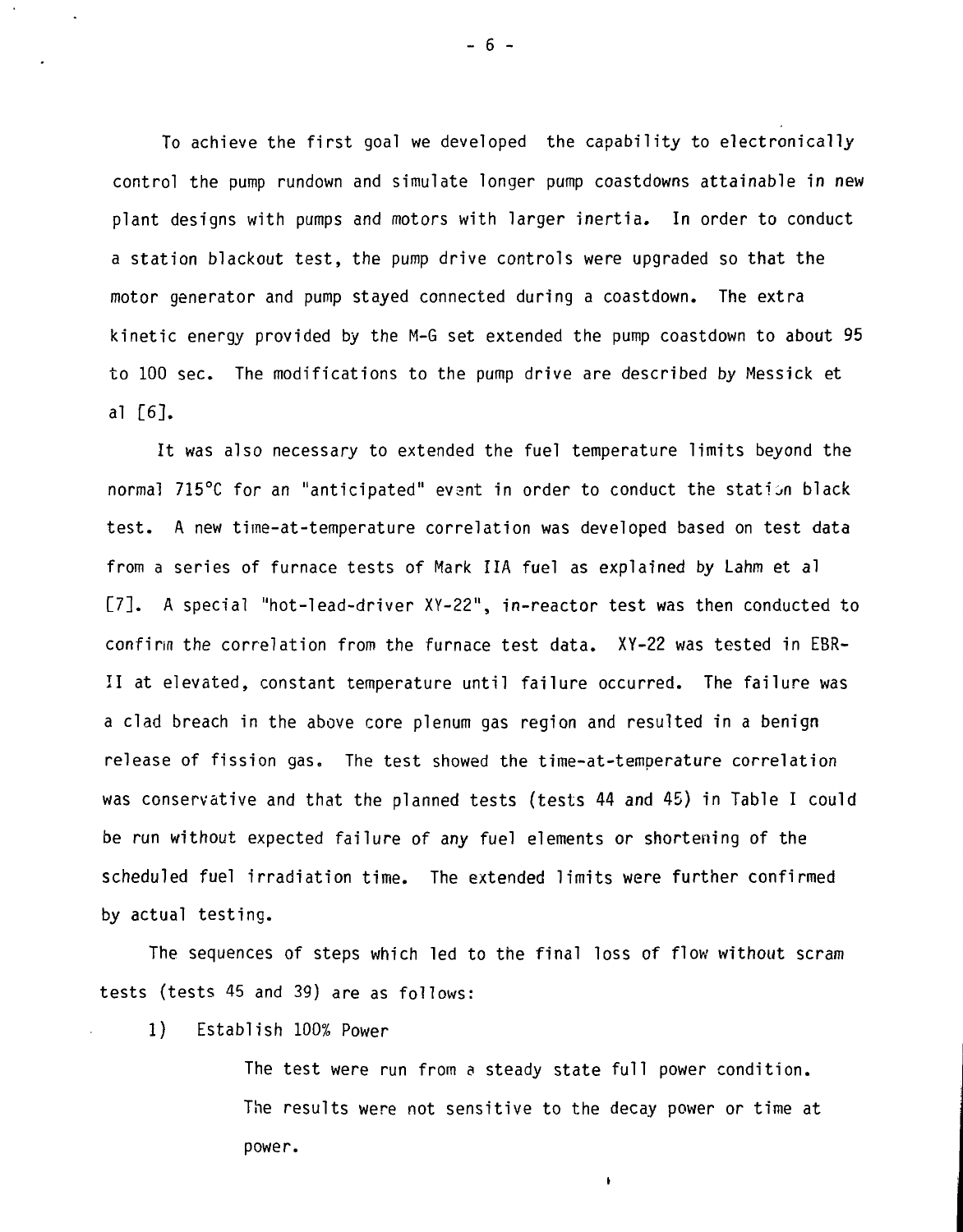2) Place Auxiliary Pump in Correct Lineup

 $\ddot{\phantom{0}}$ 

For test 45 the AC power supply was disconnected, transferring the pump to a limited capacity battery. This simulated a station blackout. For test 39 the auxiliary pump was turned off to simulate a complete loss of flow.

3) Insert Special Scram Protection

A special overtemperature scram function, using temperatures measured with the instrumented assembly XX09, was inserted to protect against additional equipment failures or errors during the tests. This provided "safety grade protection" for the reactor. For tests in which the margin between expected and limiting temperatures was lower, the fast acting, computer operated, pump coastdown test monitor (CTM) circuit was designed inserted. Had the pump coastdown been too fast this circuit would have automatically dropped a control rod to terminate the experiment and limited losses to fuel lifetime.

4) Bypass Loss of Flow Scrams

The normal scram protection functions for a loss of flow (based on measured flow and measured subassembly outlet temperature) were bypassed to allow the experiment to be conducted.

5) Turn Off the Pumps

The electrical power to the primary and secondary coolant pumps was turned off in test 45 thus allowing the pumps to coast down to a stop in about 95 sec. This simulated a station blackout. In test 39 the pump speed was automatically decreased on a speed vs. time curve simulating a hyperbolic coastdown with a pump stop time of 300 sec.

- 7 -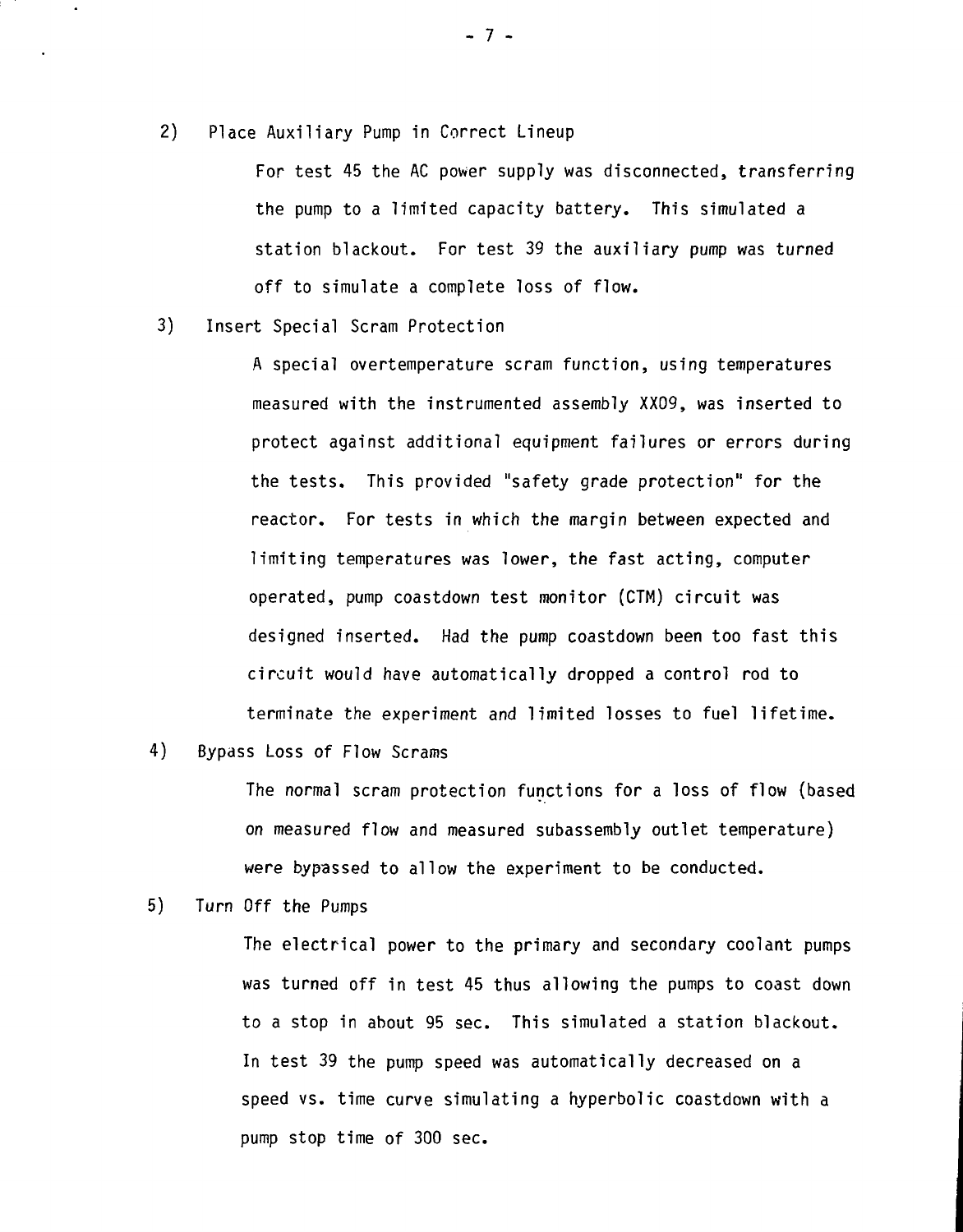### V LOSS OF HEAT SINK WITHOUT SCRAM TESTS

Loss of heat sink tests were run from 50% power and from 100% power. The loss of heat sink tests were designed to experimentally investigate the response of EBR-II to a large category of accidents that involve a loss of the normal means of transferring heat from the sodium pool to the balance of plant where electricity is generated. These accidents include failures of secondary loop pumps or their controllers; feedwater pumps, valves or their controllers; or other parts of the steam plant. Traditionally reactor plants are protected by automatic scrams and automatic controls against the overtemperature and overpressure that accompany a loss of heat sink. The tests were designed to show that these automatic protection systems were unnecessary for EBR-II.

The pretest analysis [8] showed that the loss of heat sink transient was very mild and slow compared to the loss of flow transient. Therefore, the tests were simple to conduct. Neither hardware changes to control the tests nor extensive bootstrapping to work up to the full power test was necessary.

The pretest analysis also showed that a simple worst-case experiment could be conducted to umbrella the many different loss of heat sink transients that could result from various types of equipment failures. The worst-case test was conducted by stopping secondary flow thus essentially blocking heat transfer from the primary pool to the balance of plant.

The operational steps to initiate the loss of heat sink tests were as follow:

### 1) Establish 100% Power

The test was run from 100% power steady state condition. The results were not sensitive to the power history (decay power).

- 8 -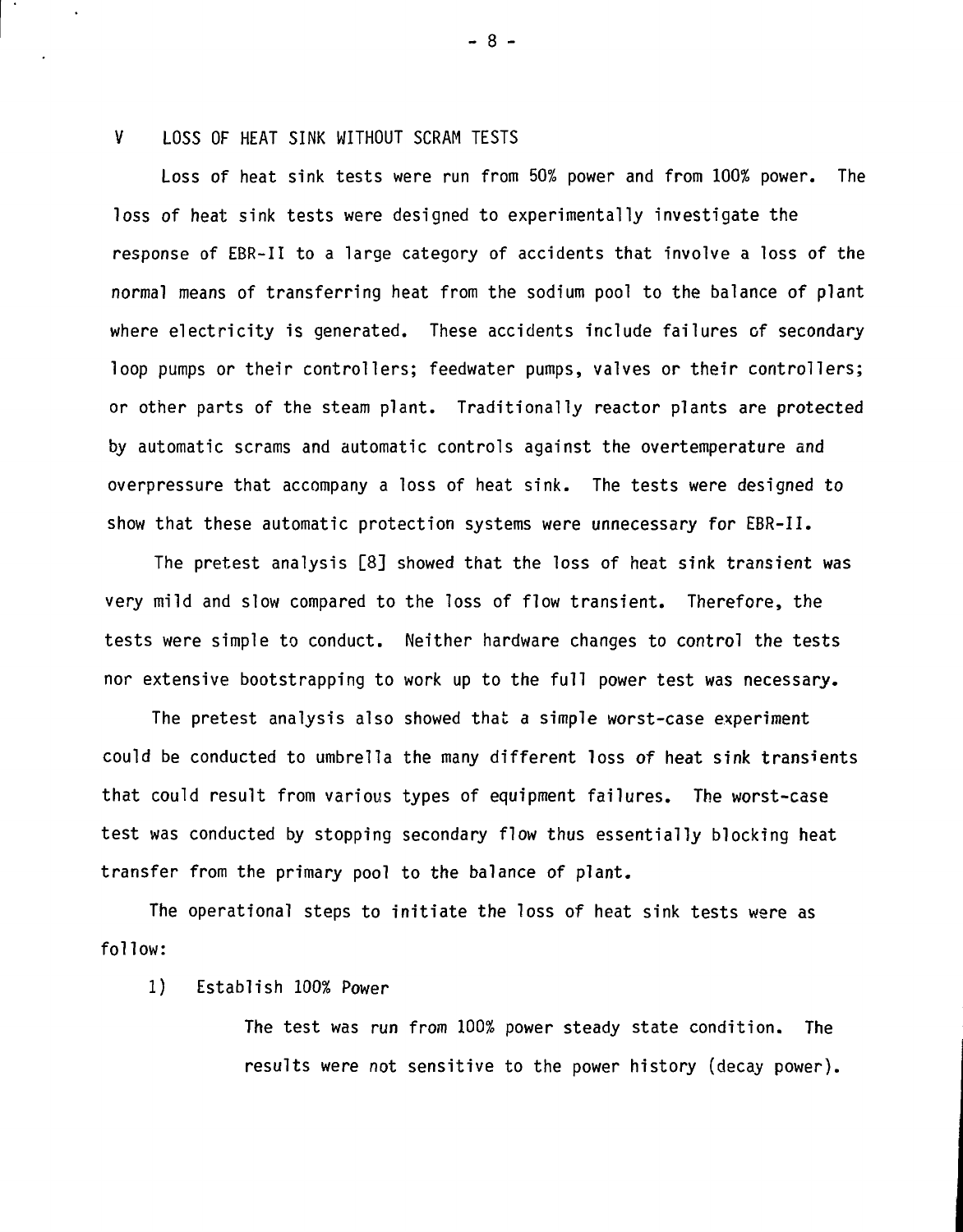2) Block Automatic Initiation of the Shutdown Coolers

This prevented the normal opening of the airside dampers to the shutdown coolers when the temperature of the sodium pool exceeded 332°C.

3) Stop Flow in the Secondary Loop

The electromagnetic pump in the secondary loop was deenergized. Voltage to the pump was reversed to develop a reverse head to balance the thermal head and effectively stop flow in the secondary loop,

## VI REACTOR SAFETY DURING TESTING

 $\boldsymbol{r}$ 

Reactor safety and the quality of the tests were assured by 1) detailed analysis of the tests and of accidents that could occur during testing, 2) deliberate testing operations carried out by a trained staff in strict adherence to proven step-by-step procedures. A bootstrapping analysis based on previous computer calculations and test results was carried out prior to conducting each succeeding test, and 3) engineered features to control critical aspects of testing and protect the reactor plant against overtemperature in the event of equipment failure or errors made during testing.

# A. Analysis

The analysis for a test series generally started with a projected core loading an which a neutronic analysis was performed with the DOT-IV [9] code. The power for each assembly was computed from the fission and gamma heating rates produced by DOT. The power was used in the EBRFLOW [10] code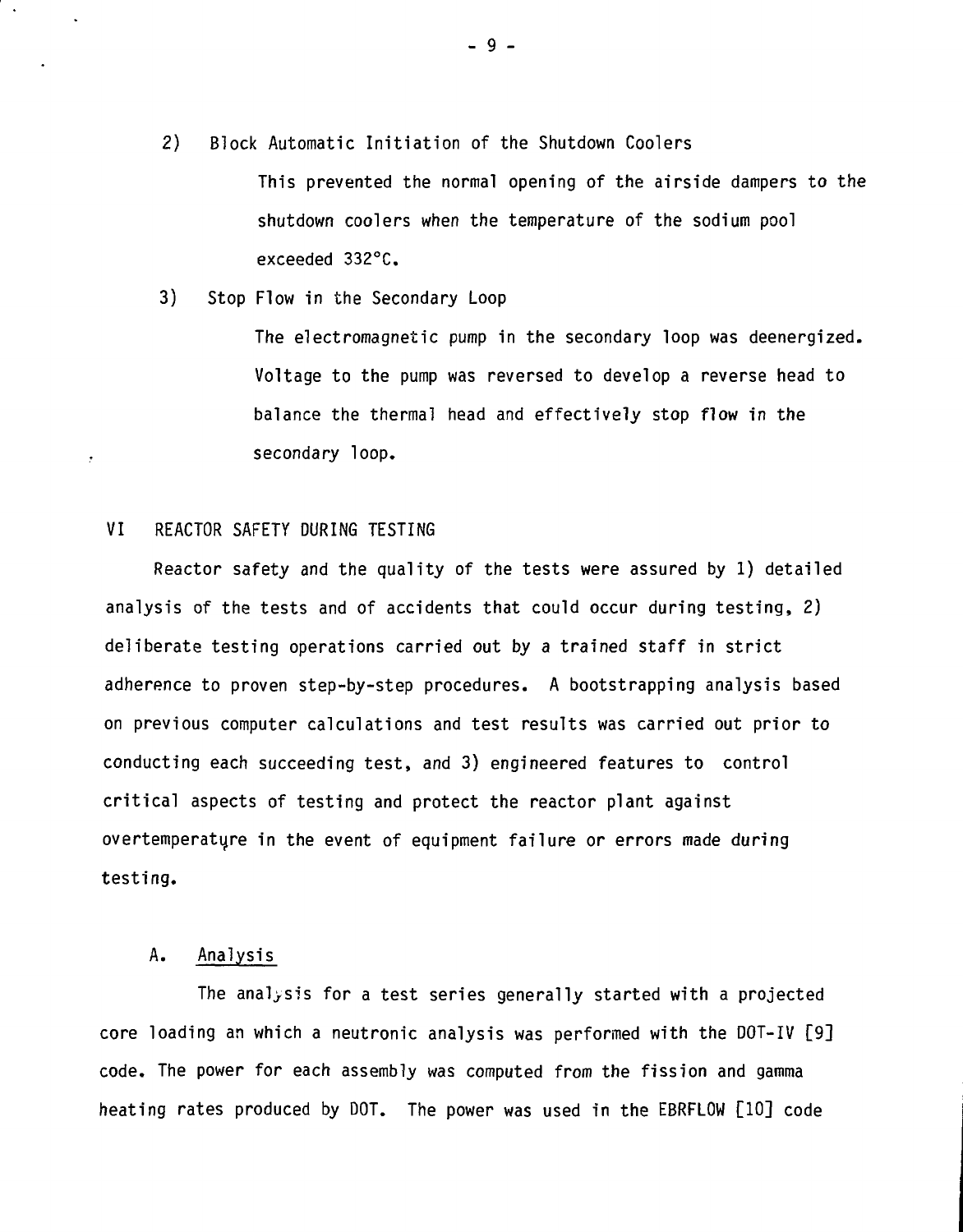together with flow pressure drop characteristic for each assembly to calculate steady-state temperatures and flows.

A transient analysis was done with NATDEMO [2] and HOTCHAN using assembly power and flow input from EBRFLOW. The analysis identified the hottest assembly in steady state and its peak transient temperature for a representative test transient and for upset transients during testing. Generally the assembly with the highest steady state power in each row was the row-wide hottest in steady-state and was also the hottest assembly for transients. This is because the flows for the drivers in a row are about the same. Transient analysis was necessary to pick among rows for the core-wide hottest assembly. Reactivity feedbacks were assumed not to vary outside a prescribed uncertainty band from previous measured values determined by Mohr and Chang [4]. This assumption was checked by test prior to the test window.

At this point each test in the sequence was planned and analyzed in detail. NATDEMO was used to calculate the temperatures, flows and power on a plant wide basis and HOTCHAN was used to predict transient driver, blanket and instrumented subassembly temperatures. The analysis showed that all the tests could be conducted well within limits for the most frequent transients--the anticipated event limit—except for LOFWS tests 44 and 45. These tests were conducted within the extended time-at-temperature limits previously discussed.

Considerable analysis was done to make sure the reactor was protected if there were equipment failures or mistakes during testing. We analyzed for the effect of the design basis loss of flow and transient overpower events occurring at the worst time during each test.

 $\ddot{\phantom{0}}$ 

For the loss of heat sink tests there were no safety problems different from those during normal operation. This is because once the transient is initiated, power and peak reactor temperatures monotonically

 $-10 -$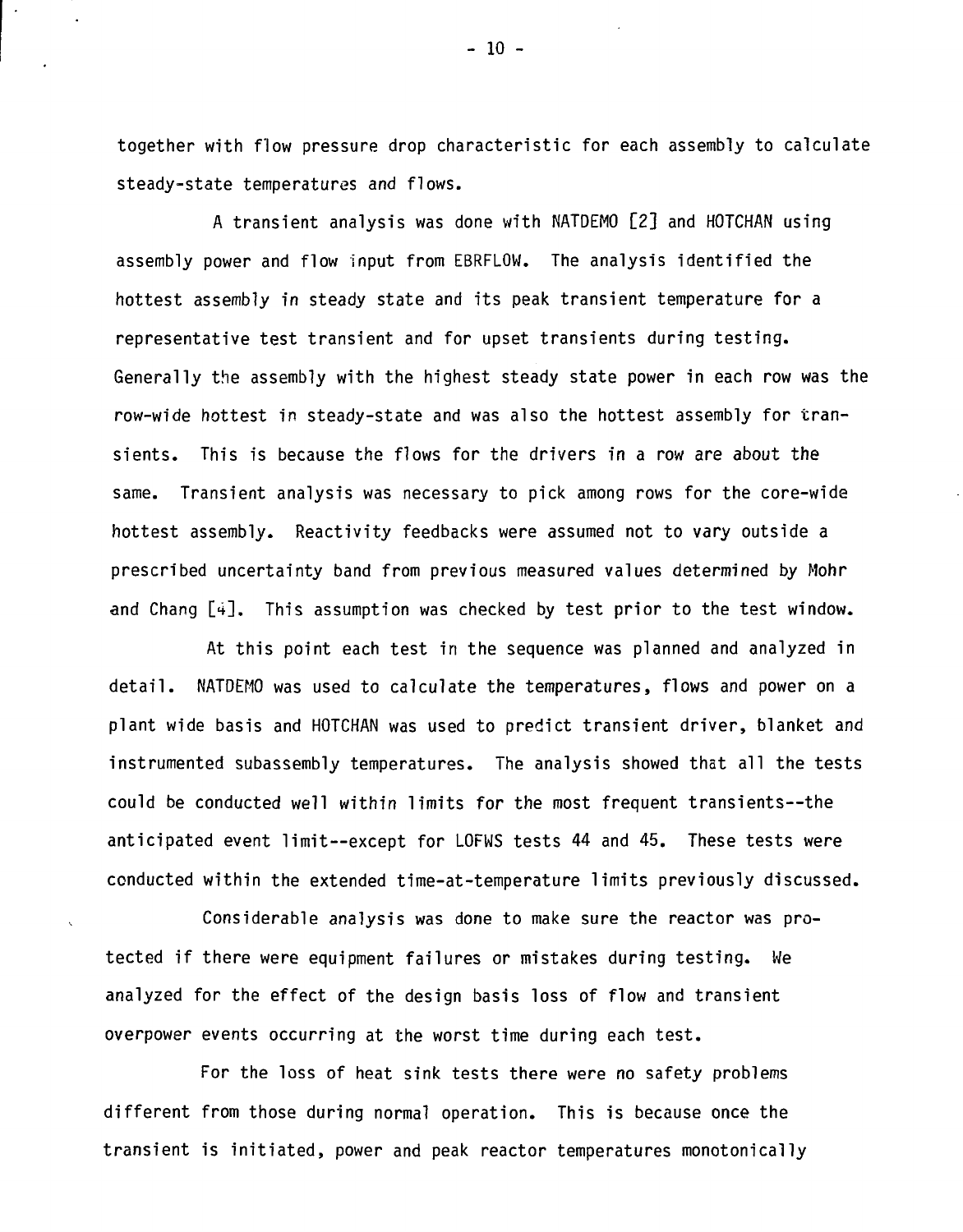decrease. Thus, in a general sense, the reactor is always further from its thermal limits during the LOHSWS than it is at full power.

The analysis of the LOFWS tests showed that a reactivity insertion from a rod runout during the tests could lead to unacceptable overtemperatures. This is because the control rod could easily overpower the reactivity feedbacks which tend to inherently shut down the reactor. The normal protection for rod runout (the overpower scram and the subassembly outlet temperature scram) would not have been effective for a rod runout starting at low power and low flow. The high temperature scram based on XX09 measurements could have provided protection; however, it was decided to simplify test and eliminate possibility of a rod runout by deenergizing the control rod drive motors. Deenergizing the control rods did not disable the rapid control rod insertion following a scram.

The possibility and effects of rapid pump coastdowns were examined. A failure mode analysis showed that there was no likely common mode failure that would cause simultaneous rapid coastdown of both pumps except the loss of site power. The NATDEMO analysis of the rapid loss of flow showed that no scram was necessary for the low power tests. The reactor feedbacks reduced power to keep temperatures within limits. For the higher power tests, a reactor scram based on XX09 measured temperatures was necessary to keep temperatures within limits. The NATDEMO and HOTCHAN analysis was used to determine the setpoints for the XX09 scram.

Immediately prior to a testing period the DOT, EBRFLOW, NATDEMO, and HOTCHAN analysis were repeated for the actual core loading. A final set of pretest predictions for each test was then produced.

- 11 -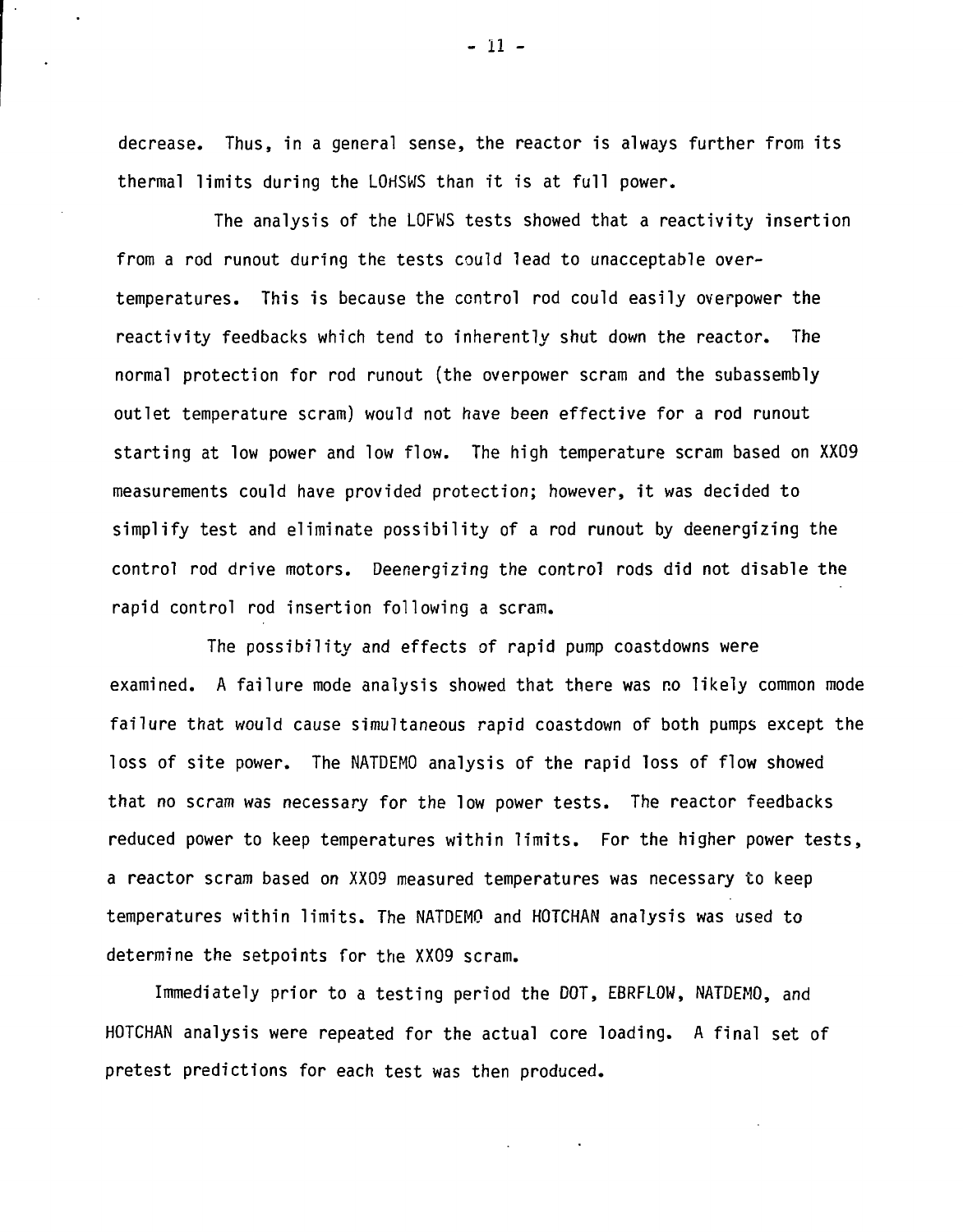In summary, a detailed nuclear-thermal-hydraulic analysis was used to plan and predict the tests and show that safety limits would not be exceeded even if there were equipment failures or mistakes during the tests.

## B. Testing Operations

The tests were conducted in a way to further assure plant safety during testing and to provide quality data in an efficient way. This was accomplished by 1) bootstrapping from less severe to more severe tests and 2) conducting tests with detailed procedures.

As previously discussed, testing progressed from natural circulation testing and perturbation testing to the LOFWS and LOHSWS tests. This allowed confirmation of models and data to support the subsequent high-power, highrisk tests. Just before testing started for the final LOFWS and LOHSWS, a set of tests was conducted to confirm key plant data that had been used in he pretest predictions. These included:

- 1) Power Reactivity Decrement (PRD) Test. During the plant startup, reactivity as a function of power was measured. The measurements were used to confirm that actual integral reactivity feedbacks from zero power to full power agreed with the data in NATDEMO which was used in the pretest predictions.
- 2) Primary Flow Perturbation Test. The reactor power and temperature response to a perturbation of primary flow was measured. The measured data was used to check that the actual reactivity feedbacks which are proportional to flow agreed with data in NATDEMO that had been used in the pretest predictions.
- 3) Inlet Temperature Perturbation Test. The reactor power and, reactor outlet temperature responses to inlet sodium tempera-

- 12 -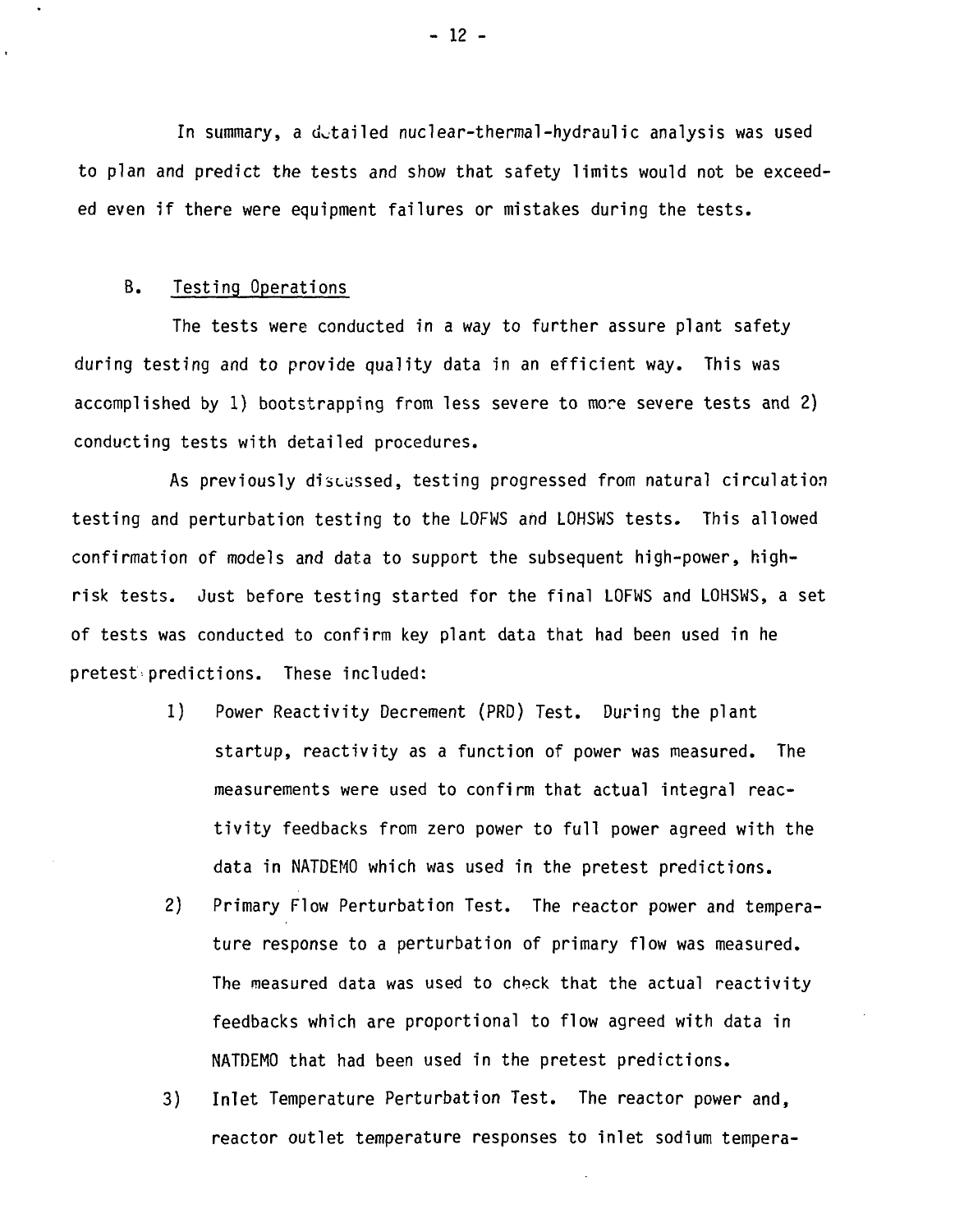ture perturbation measured. The measurement was used to verify the actual reactivity feedbacks which make up the integral inlet temperature coefficient agree with data in NATDEMO that had been used in the pretest predictions.

4) Pump Coastdowns. Coastdown tests were run prior to the reactor startup for each LOFWS test. This verified the pump and controller characteristics.

After each test a comparison of measured and predicted temperatures was made. In some cases additional NATDEMO analyses were performed to assure that any differences were understood before proceeding to the next test.

All plant operations during the tests were conducted in strict conformance with comprehensive detailed test procedures. The procedures were written by analysis and operations personnel and reviewed and approved by all  $\pm$ i disciplines in the EBR-II organization. The procedures covered the normal steps involved in operating plant equipment as well as administrative controls that were included to assure that the test setup was consistent with plans and analysis and that the special instrumentation and controls were set up as intended. The procedures clearly delineated the test limits and the operator action should any test limits be exceeded. The procedures were proof-tested before the tests with in-plant walk throughs.

# C. Engineered Safety and Test Control Features

A number of modifications were made to facilitate the tests and to protect the plant during testing [6] With respect to plant protection the philosophy was to provide as far as reasonably possible independent, automatic and/or inherent protection for equipment failures, analysis errors or operator mistakes. At the same time the protective equipment and procedures were kept

- 13 -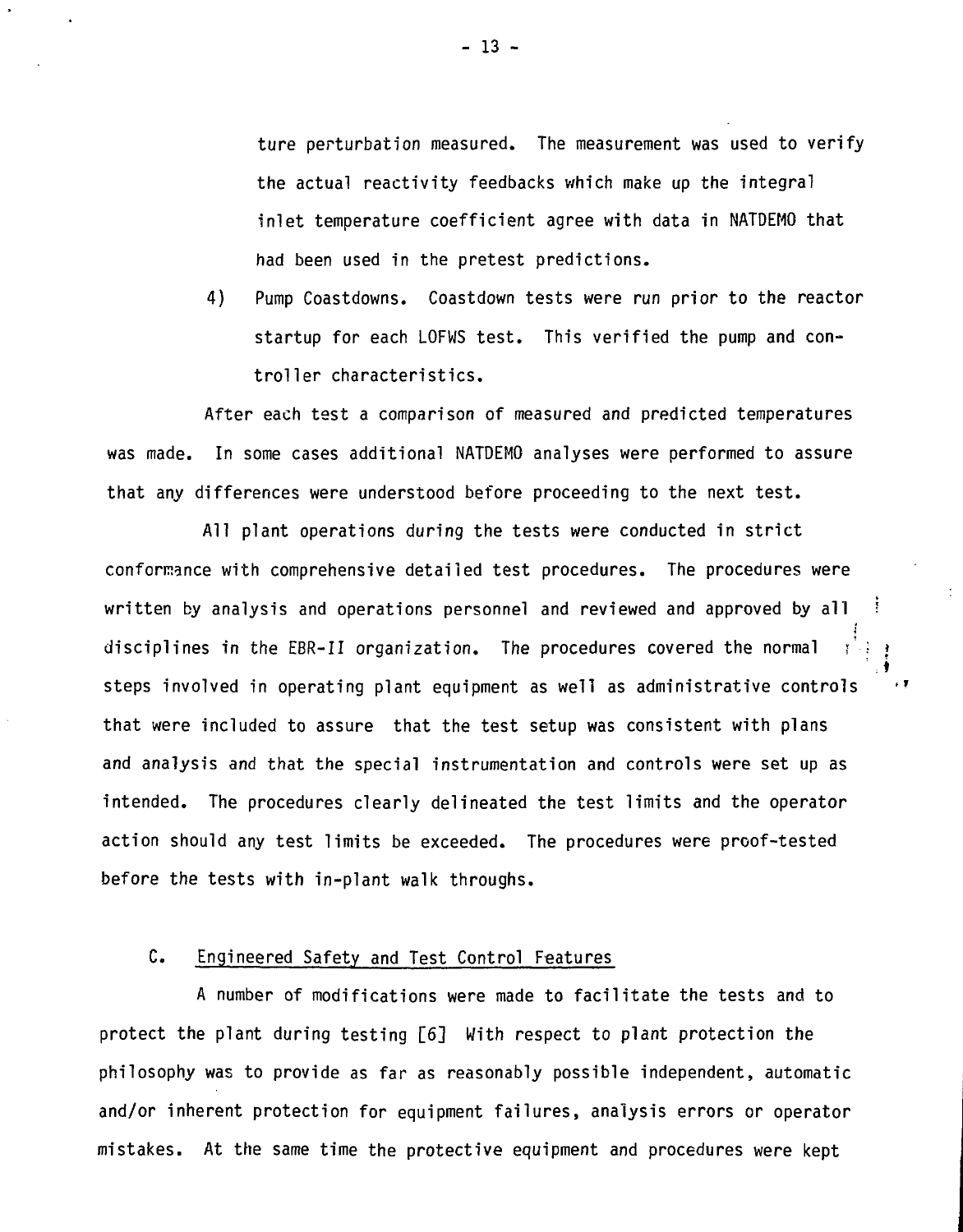as simple as possible to avoid introducing equipment failure or operator mistakes. The XX09 overtemperature scram function and inherent feedbacks provided this protection for the loss of flow tests. The XX09 trip was configured as a two-out-of-four trip that bypassed the normal loss of flow and subassembly outlet temperature trip functions and was activated by a key switch. The key switch assured that the normal loss of flow scrams would not be activated during normal operation. The XX09 trip was considered "safety grade" and met all our safety requirements. The normal subassembly outlet temperature, over-power and low-flow scram functions and reactor feedbacks provided protection during the loss-of-heat-sink tests. The reactor feedbacks reduced power and reactor temperatures so promptly during the LOHSWS tests that were at the normal scrams had to be bypassed.

A fast acting coastdown test monitor (CTM) was developed and used to supplement the XX09 temperature trip for loss of flow tests 40, 41, 43, 44, and 45. The CTM compared measured pump speed to desired pump speed during pump coastdowns and was programmed to terminate the test if a faster than desired coastdown had occurred. The CTM utilized the plant data computer and a control rod drop circuit which is normally used for rod-drop experiments. It was not considered to be safety grade protection. However, if the most probable equipment failures had occurred in one of the pumps during tests 44 or 45, the CTM would have sensed an off-normal pump coastdown, released a control rod and thereby limited fuel damage such that the tests could have been repeated.

A number of controllers including the pump/flow controllers were upgraded to support the plant tests. The tests could not have been done with the existing controllers or with manual control of pump coastdown. The upgraded flow controllers extended the pump coastdown, for station blackout to

 $-14$   $-$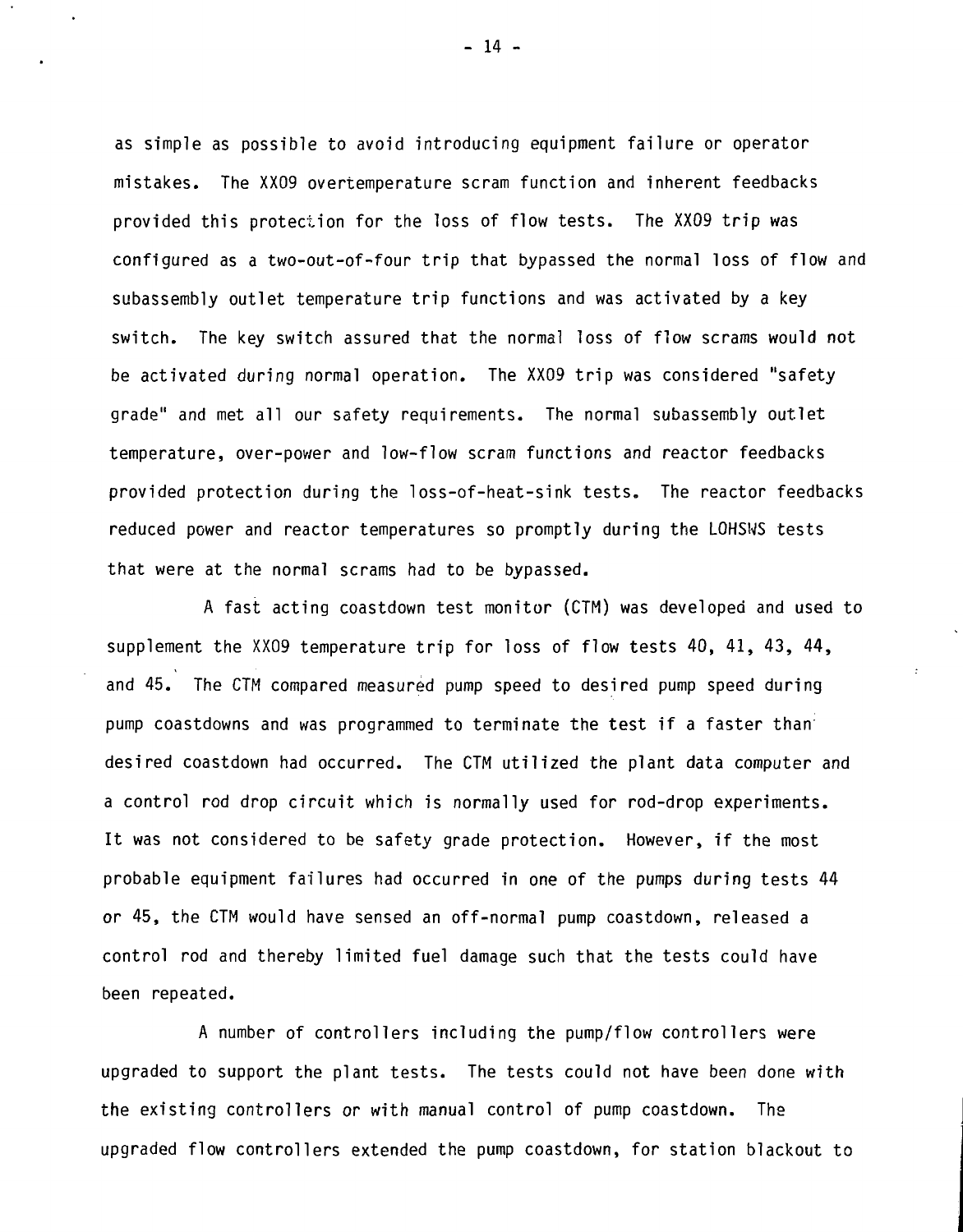about 95 sec, to pump stop. This was done by keeping the pump and generator set connected during the coastdown and effectively utilizing the stored energy in the M-G set. The new controllers also allowed the control of pump speed to simulate a wide range of pump coastdowns in tests 33 through 39 and test 42.

VII TEST RESULTS

 $\cdot$ 

#### A. Loss of Flow Without Scram

The measured temperatures are shown plotted on predicted temperature curves in Figs. 1 and 2. Figure 1 is for test 39 (a LOFWS from 100% power with a 300 sec. coastdown time to pump stop and natural circulation). Figure 2 is for test 45 (a LOFWS from 95% power with a 100 sec coastdown time to pump stop and natural circulation with the auxiliary pump on battery). The maximum and minimum coolant temperatures were calculated considering nuclear, thermal and hydraulic uncertainties in XX09 as well as uncertainty in pump coastdown and reactivity feedback coefficients. The curve labeled "maximum hot driver clad" is the fuel-clad interface temperature of the hottest pin in the hottest fueled driver calculated with uncertainties. As shown the temperature measured near the top of the core in XX09 agrees well with the nominal predicted eoolant temperature for XX09.

Further post-test analysis is necessary but as Mohr [11] discusses, there is reasonable confidence in the NATDEMO models used to predict the LOFWS. Figures 3 and 4 show measurements of temperature, reactivity, power and flow for tests 39 and 40 respectively. The measurements in these figures show the essentials of the passive shutdown. Flow coasts down resulting in an imbalance in the power to flow ratio. This causes the in-core sodium temperature transient. The difference between the P/F curve (the quotient of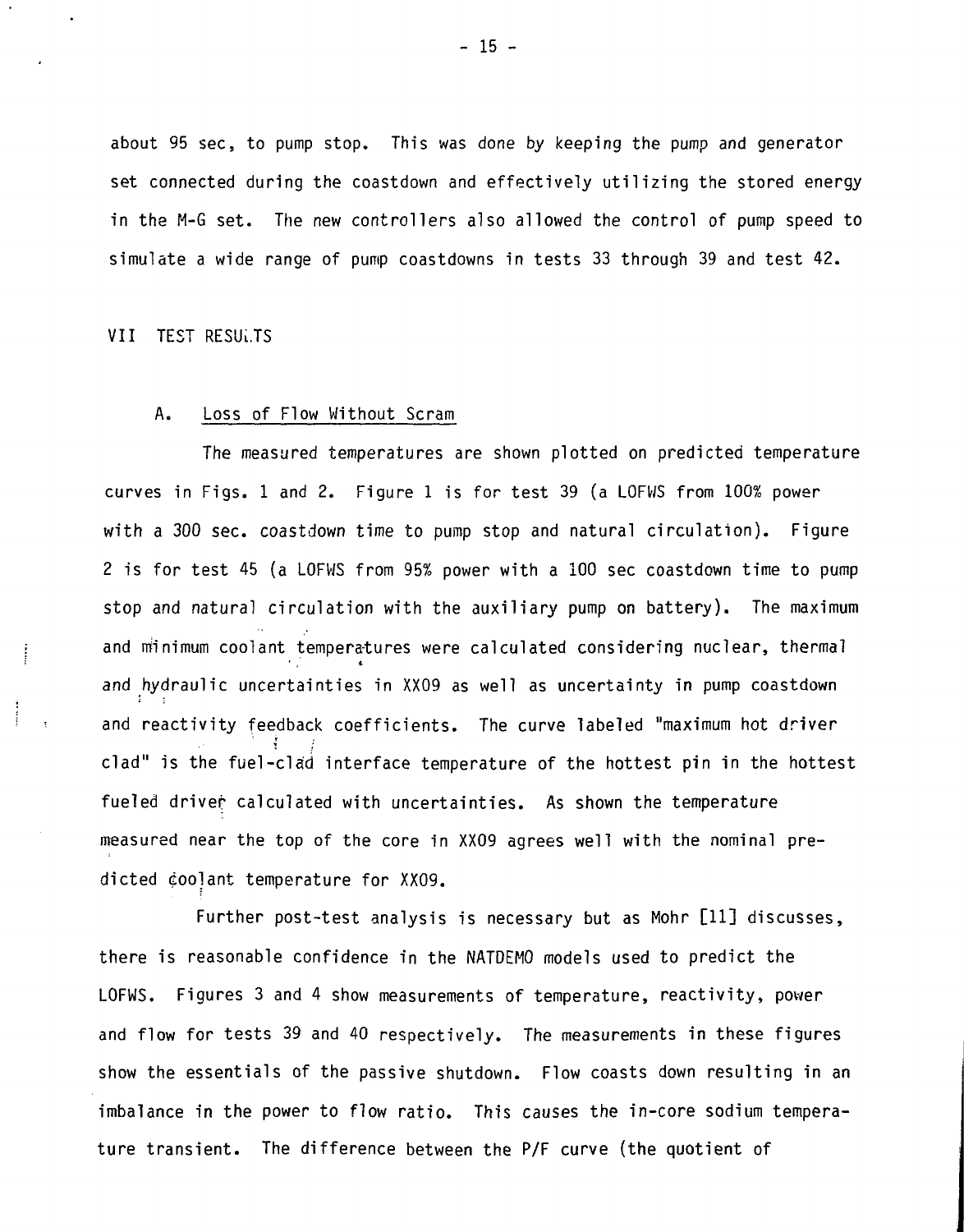measured neutron flux and measured XX09 flow) and the AT ratio curve (the difference in sodium temperature at the top of core and core inlet as measured in XX09 normalized by their initial value) indicates the significance of heat capacitance, inter/intra assembly flow redistribution and heat transfer. Note the difference is smaller for the slower test 39 transient. The reactivity curve is the excess reactivity calculated from measured power with inverse neutron kinetics. It is normalized by the PRD. Note that the transient reactivity feedback is mostly proportional to the core AT.

The peak temperatures for the LOFWS transients were well below any safety limit imposed by the fuel or by sodium boiling. Comparing Figs. 1 and 2 further shows that lower peak transient temperatures can be obtained by lengthening the pump coastdown. The measured and predicted long term temperatures at the core exit tend to return to their original at-power values contrasted with approaching a high temperature asymptotic value. This is caused by the type of reactivity feedback in metal fuel which is largely proportional to the power to flow ratio or core sodium AT and weakly proportional to power alone. This proportionality is shown in Figs. 3 and 4. Analysis reported by Planchon et al [12] has shown this characteristic is typical of larger commercial sized LMRs that are fueled with metal fuel.

# B. Loss of Heat Sink Without Scram

Temperature measurements and predictions for the LOFWS test from 100% power are shown in Fig. 5. A detailed discussion is given by Feldman et al [13]. The reactor inlet temperature rise from the sudden loss of heat rejection introduces negative reactivity from expansion of the grid support, lower reflector and other core materials. By the time the inlet temperature has risen about  $42^{\circ}$ C (75°F), the reactor power is shut down. The inlet tem-

- 16 -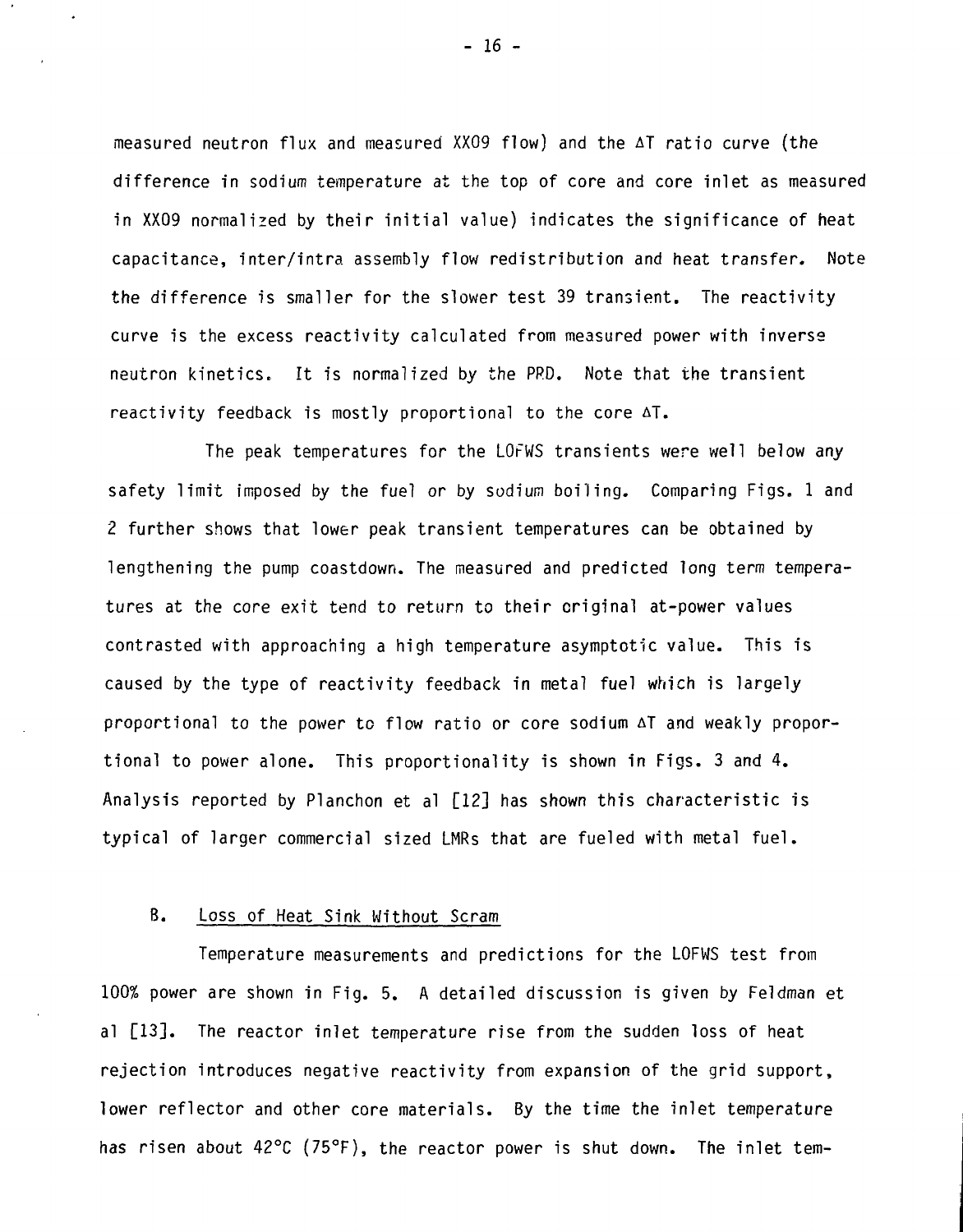perature rise can be estimated with the quotient of the power reactivity decrement (0.30\$) and the inlet temperature coefficient (0.0022\$/°C (0.004\$/°F)). It is significant that the temperature at the top of the core as measured in XX09 not overshoot — it decreases from the full power value. This type of behavior - the low, long-term reactor outlet temperature and the lack of transient temperature overshoot are typical of metal fueled LMRs in which the high thermal conductivity of the fuel results in low Doppler reactivity feedback at power. Consequently the power-reactivity-decrement is low compared to the inlet temperature coefficient. As shown by Faldman [13] the reflector and blankets which normally operate at low power to flow ratio and hence at low sodium temperature rise can experience a small temperature increase from the inlet temperature increase.

#### VIII IMPLICATIONS AND CONCLUSIONS

The overriding implication of the tests is that a Liquid Metal Reactor plant can indeed be made to be inherently safe for severe undercooling accidents. The technical feasibility of passive shutdown and subsequent passive heat removal for LOFWS and LOHSWS was demonstrated. The passive shutdowns were achieved without automatic scram, operator intervention or special in-core devices.

Reactor plant features that are necessary for inherent safety were identified by the analysis and tests. The most important features are the reactivity feedbacks. It is important to have a PRD that is relatively small compared to the inlet temperature coefficient—this is the case in EBR-II. Thus a small reactor inlet temperature increase (less than 60°C) will reduce power to zero for loss of heat sink accidents. It is also important to have a PRD dominated by components proportional to the power-to-flow-ratio or core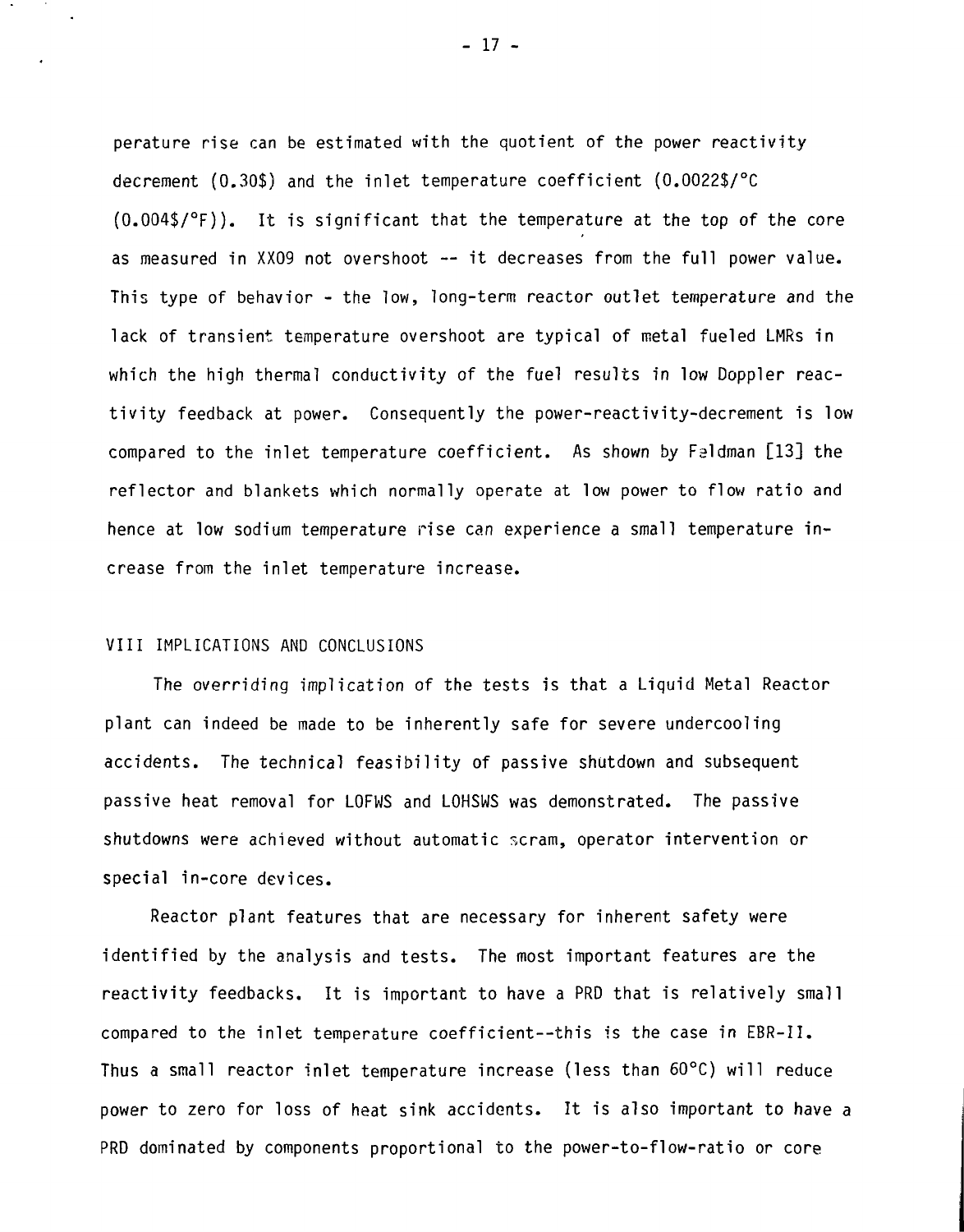sodium AT as compared to power proportionality alone. Eighty five percent or more of EBR-II's PRD is proportional to P/F. As a consequence only a small increase in core AT is required to generate negative reactivity to balance the positive reactivity from power reduction. This results in low, long-term sodium temperatures for LOFWS.

These types of integral feedback coefficients are typical of metal-fueled reactors of all sizes, principally because of the high thermal conductivity, characteristic of metal fuel, This can result in low temperature fuel and a reactor with relatively small Doppler feedback. In contrast, the low thermal conductivity of oxide fuel can lead to higher fuel temperatures and significantly higher Doppler feedback—particularly in largar, reactors which have a softer neutron spectrum and consequently a large Doppler coefficient. As a result the PRD is large in these reactors and is dominated by terms proportional to power or fuel temperature. The temperature response to LOFWS and LOHSWS in a core fueled with uranium oxide therefore tends to be much less favorable than the response in a core fueled with metallic uranium.

The pump coastdown is a significant factor determining the peak temperatures for LOFWS. As shown by the EBR-II tests, a longer coastdown can be selected to keep peak temperatures lower than the temperature limits for even an anticipated transient. The pump coastdown is therefore a relatively independent, flexible, design parameter that can be selected bound peak full temperatures for LOFWS.

A previous objection to the inherent safety approach has been that one could not directly prove inherent safety by test for fear of serious damage to the reactor. The loss of flow and loss of heat sink tests showed that inherent safety capabilities can be demonstrated directly by testing. Further, the simple perturbation tests and simple analytical calculations were shown to

- 18 -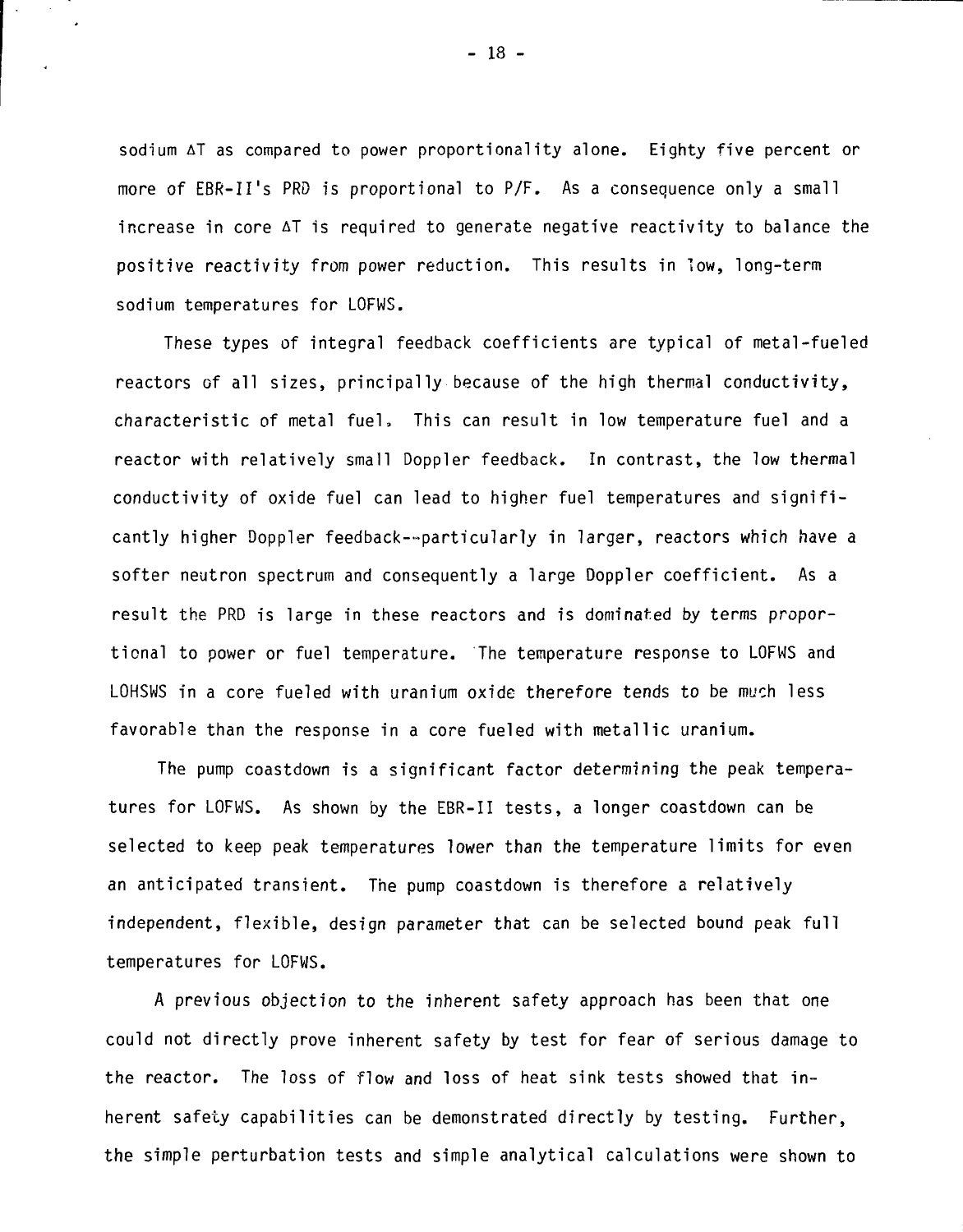be highly reliable indications of passive shutdown performance for the LOFWS and LOHSWS tests from full power. Thus the EBR-II tests indicate that perturbation tests can be easily conducted and that passive shutdown performance can be proved by test in new plant designs.

Finally, the tests also suggest the possibility of utilizing inherent feedbacks for passive control of reactor power and as a preferred method of protecting against expected equipment failures. Active scrams could then be used as a much simplified safety backup. This idea is explored by Planchon et al [12] and may lead to significantly simpler inherently safe reactor designs.

### References

- 1. G. H. Golden et al., "Evolution of Thermal-Hydraulics Testing in EBR-II," Nuclear Engineering and Design, this issue.
- 2. D. Mohr and E. Feldman, "A Dynamic Simulation of the EBR-II Plant with the NATDEMO Code," Decay Heat Removal and Natural Circulation in Fast Breeder Reactors, eds. A. Agrawal and J. Guppy, Hemisphere Publishing Co., Washington (1981) 207-224.
- 3. H. P. Planchon et al., "The Experimental Breeder Reactor II Inherent Shutdown and Heat Removal Test-Results and Analysis," Nucl. Engrg. and Design, 91 (1986) 287-296.
- 4. D. Mohr and L. K. Chang, "Perturbations of Reactor Flow and Inlet Temperature for EBR-II Reactivity-feedback Validation," Proc. of Intl. Topical Meeting on Fast Reactor Safety, 2, April 21-25, 1985, 617-627.
- 5. L. K. Chang, D. Mohr, and H. P. Planchon, Jr., "Loss of Flow Without Scram Tests in EBR-II and Comparison with Pretest Predictions," to be published in Nuclear Safety.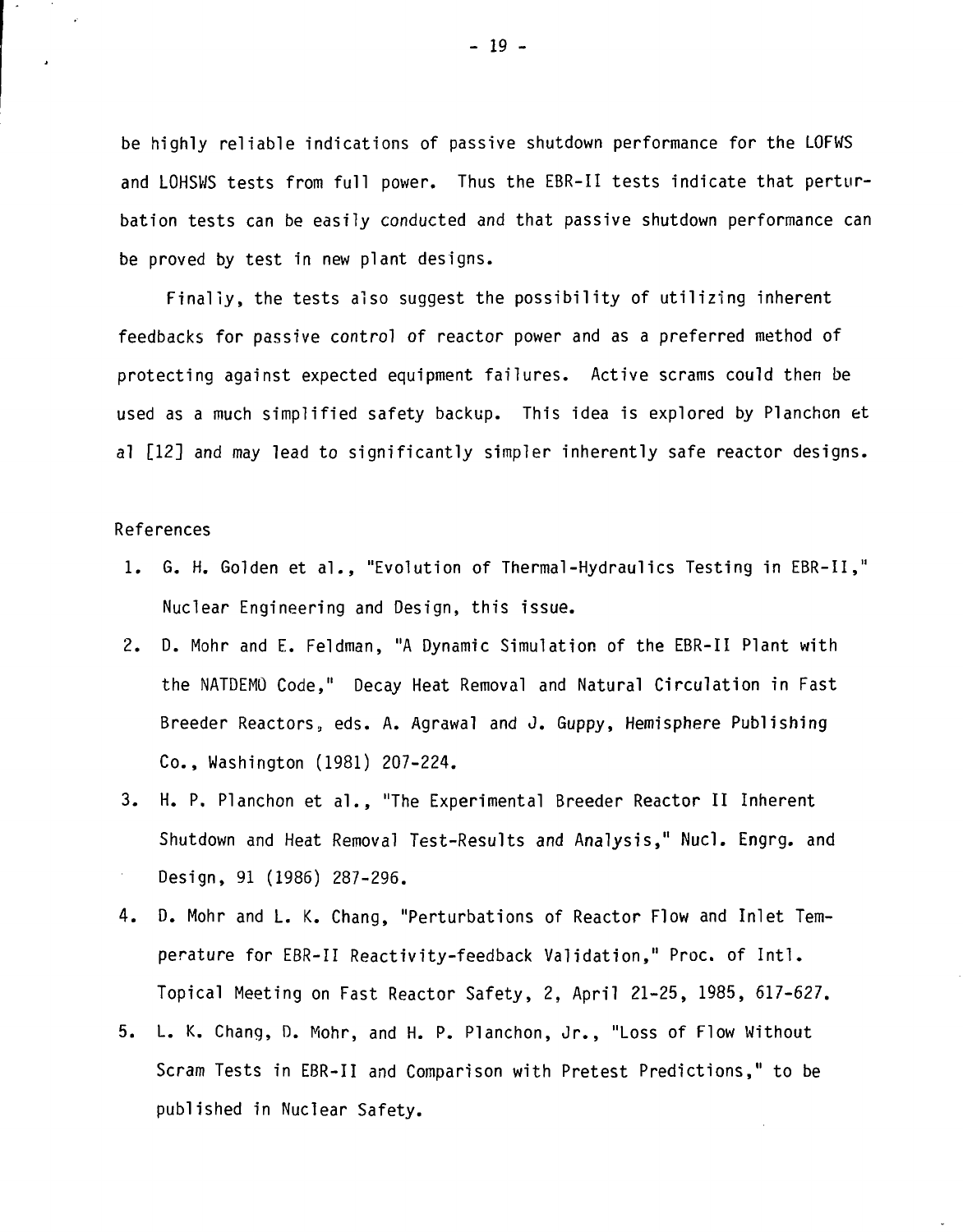- 6. N. C. Messick et al. , "Modification of EBR-II Plant to Conduct Loss-of-Flow-Without-Scram Tests," Nuclear Engineering and Design, this 'issue.
- 7. C. E. Lahm et al. , "EBR-II Driver Fuel Qualification for Loss-of-Flow and Loss-of-Heat-Sink Tests Without Scram," Nuclear Engineering and Design, this issue.
- 8. E. E. Feldman and D. Mohr, "Unprotected Loss-of-Heat Sink Simulation in the EBR-II Plant," ASME Paper No. 84-WA/HT-7 (1984).
- 9. J. R. Mynatt et al. , "DOT-III, Two Dimensional Discrete Ordinate Transport Theory Code," ORNL-TM-4280, Oak Ridge National Laboratory (December, 1973).
- 10. A. Gopalakrishnan and J. L. Gillette, "EBRFLOW A Computer Program for Predicting the Coolant Flow Distribution in the Experimental Breeder Reactor II, Nucl. Tech., Vol. 17, March 1973.
- 11. D. Mohr et al. , "Loss-of-Primary-Flow-Without-Scram Tests: Pretest Predictions and Preliminary Results, Nuclear Engineering and Design, this issue.
- 12. H. P. Planchon, Jr. , J. I. Sackett and G. H. Golden, "Implications of the EBR-II Inherent Safety Demonstration Test," Nuclear Engineering and Design, this issue.
- 13. E. E. Feldman et al. , "EBR-II Unprotected Loss-of-Heat-Sink Predictions and Preliminary Test Results, Nuclear Engineering and Design, this issue.